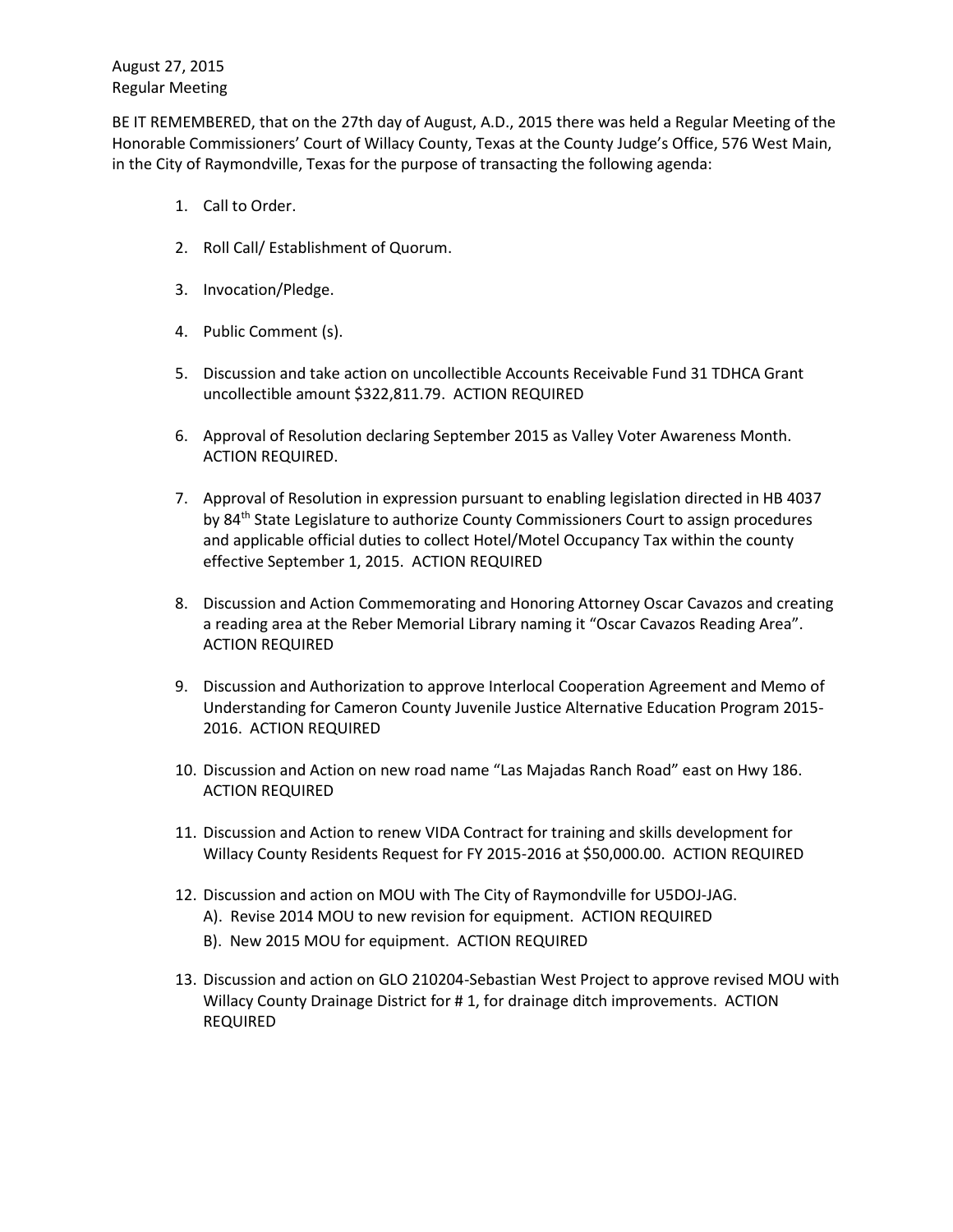- 14. Discussion, Consideration and Approval of Interlocal Agreements Between the County of Willacy and City of Raymondville, City of Lyford, and City of San Perlita for Environmental Services. Action Required
- 15. Discussion, Consideration and Approval of Amending County of Willacy Health and Safety Code §366.031 Order (OSSF) as related to issuing permits on tracts of land exceeding ten (10) acres. Action Required
- 16. Discussion, Consideration and Approval of Interlocal Agreement Authorizing Willacy County to provide Building Permits and Code Enforcement Services for the City of San Perlita. Action Required
- 17. Approval of Monthly Reports. ACTION REQUIRED.
- 18. Approval of Treasurer's Report. ACTION REQUIRED.
- 19. Approval of Tax Collector's Report. ACTION REQUIRED.
- 20. Approval of Claims. ACTION REQUIRED.
- 21. Approval of Budget Amendments. ACTION REQUIRED.
- 22. Approval of Travel Request. ACTION REQUIRED.
- 23. Adjourn.

THE COURT MET: PRESENT:

| Aurelio Guerra, Jr., | County Judge,              |                       |
|----------------------|----------------------------|-----------------------|
| Eliberto Guerra,     | Commissioner, Precinct 1,  |                       |
| Oscar De Luna,       | Commissioner, Precinct 2,  |                       |
| Alfredo Serrato,     | Commissioner, Precinct 3,  |                       |
| Eduardo Gonzales,    | Commissioner, Precinct 4,  | arrived at 10:10 A.M. |
| Carlos Masso,        | County Attorney Assistant, |                       |
| Ida Martinez,        | County Auditor,            |                       |
| Rebecca M. Guerra,   | County Clerk Deputy,       |                       |

WHEREUPON, the Court was opened to the following proceedings were had to wit:

PERSONS VISITING THE COURT: No one signed the sign in sheet.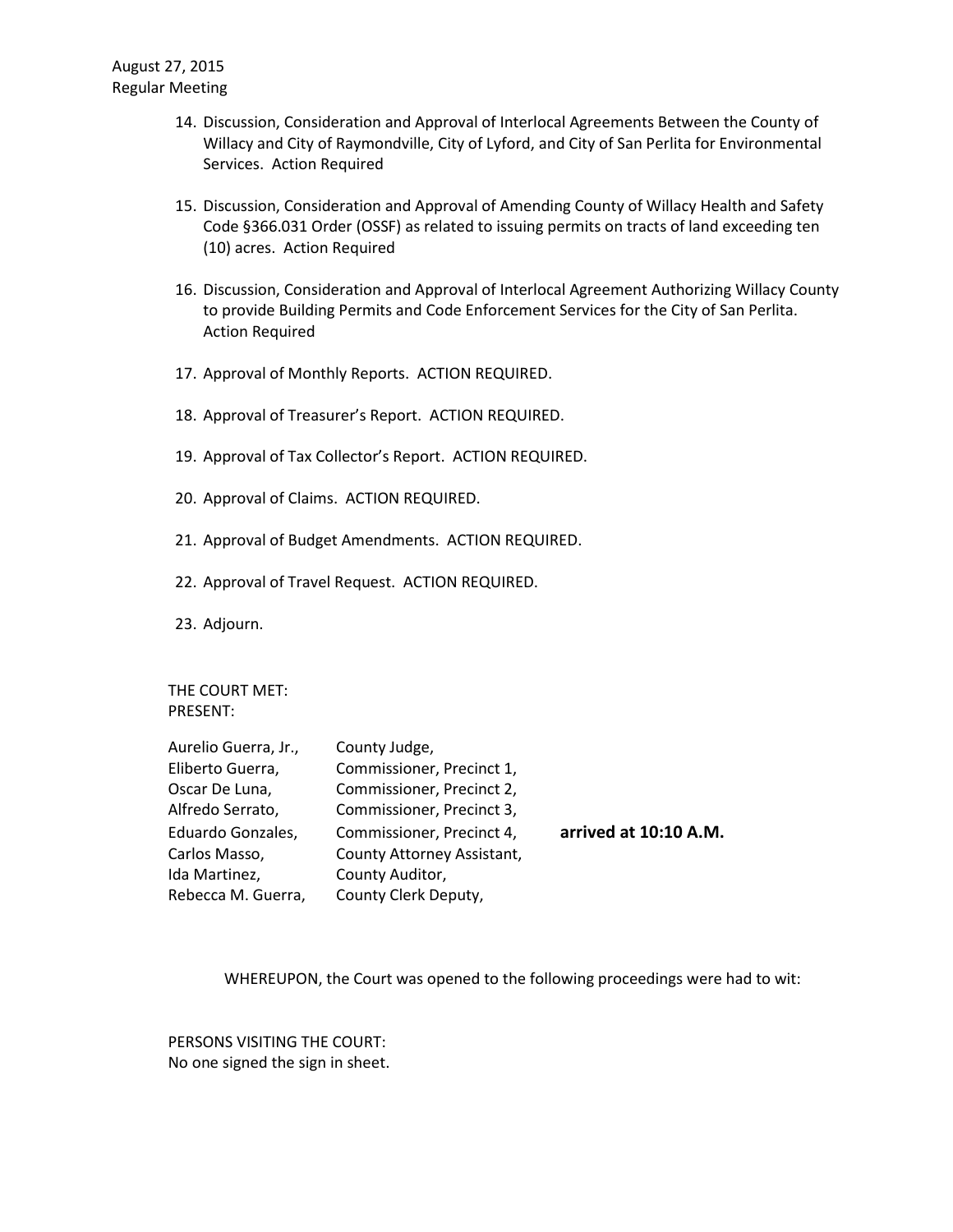- 1. Call to Order Chairman Aurelio Guerra, Jr.
- 2. Roll Call/Establishment of Quorum All Present
- 3. Invocation Chairman Guerra Pledge Commissioner Serrato
- 4. Public Comment(s) None

Agenda # 5 DISCUSSION AND TAKE ACTION ON UNCOLLECTIBLE ACCOUNTS RECEIVABLE FUND 31 TDHCA GRANT UNCOLLECTIBLE AMOUNT \$322,811.79

Motion was made by Commissioner Guerra, seconded by Commissioner Serrato for approval to refund the expenses of Fund 31 to General Fund for the amount of \$324,459.79 with the exception of Carlos Mondragon making an effort to collect. Motion was put before the Court by the Chairman. Commissioners Guerra, De Luna, Serrato and Gonzales voting AYE. NAYS NONE. Motion was declared carried.

Agenda # 6 IN REGARDS TO APPROVAL OF RESOLUTION DECLARING SEPTEMBER 2015 AS VALLEY VOTER AWARENESS MONTH

Motion was made by Commissioner Gonzales, seconded by Commissioner De Luna for approval of Resolution declaring September 2015 as Valley Voter Awareness Month for the next ten years. Motion was put before the Court by the Chairman. Commissioners Guerra, De Luna, Serrato and Gonzales voting AYE. NAYS NONE. Motion was declared carried.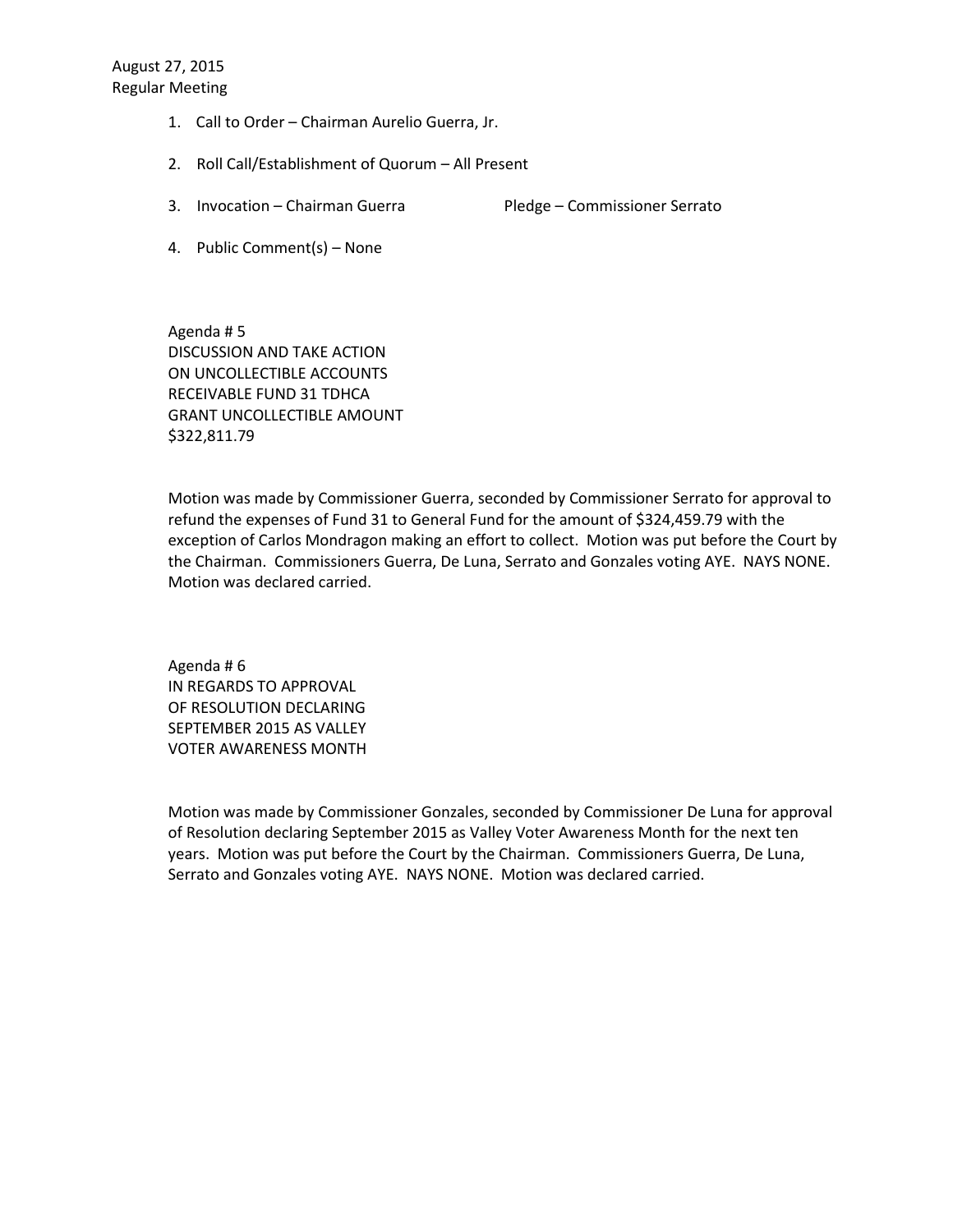> Agenda # 7 IN REGARDS TO APPROVAL OF RESOLUTION IN EXPRESSION PURSUANT TO ENABLING LEGISLATION DIRECTED IN HB 4037 BY 84TH STATE LEGISLATURE TO AUTHORIZE COUNTY COMMISSIONERS COURT TO ASSIGN PROCEDURES AND APPLICABLE OFFICIAL DUTIES TO COLLECT HOTEL/MOTEL OCCUPANCY TAX WITHIN THE COUNTY EFFECTIVE SEPTEMBER 1, 2015

Motion was made by Commissioner Serrato, seconded by Commissioner Gonzales for approval of Resolution in expression pursuant to enabling legislation directed in HB 4037 by 84<sup>th</sup> State Legislature to authorize County Commissioners Court to assign procedures and applicable official duties to collect Hotel/Motel Occupancy Tax within the County effective September 1, 2015. Motion was put before the Court by the Chairman. Commissioners Guerra, De Luna, Serrato and Gonzales voting AYE. NAYS NONE. Motion was declared carried.

Agenda # 8 DISCUSSION AND ACTION COMMEMORATING AND HONORING ATTORNEY OSCAR CAVAZOS AND CREATING A READING AREA AT THE REBER MEMORIAL LIBRARY NAMING IT "OSCAR CAVAZOS READING AREA"

Motion was made by Commissioner Serrato, seconded by Commissioner De Luna for approval of commemorating and honoring Attorney Oscar Cavazos and creating a reading area at the Reber Memorial Library naming it "Oscar Cavazos Reading Area". Motion was put before the Court by the Chairman. Commissioners Guerra, De Luna, Serrato and Gonzales voting AYE. NAYS NONE. Motion was declared carried.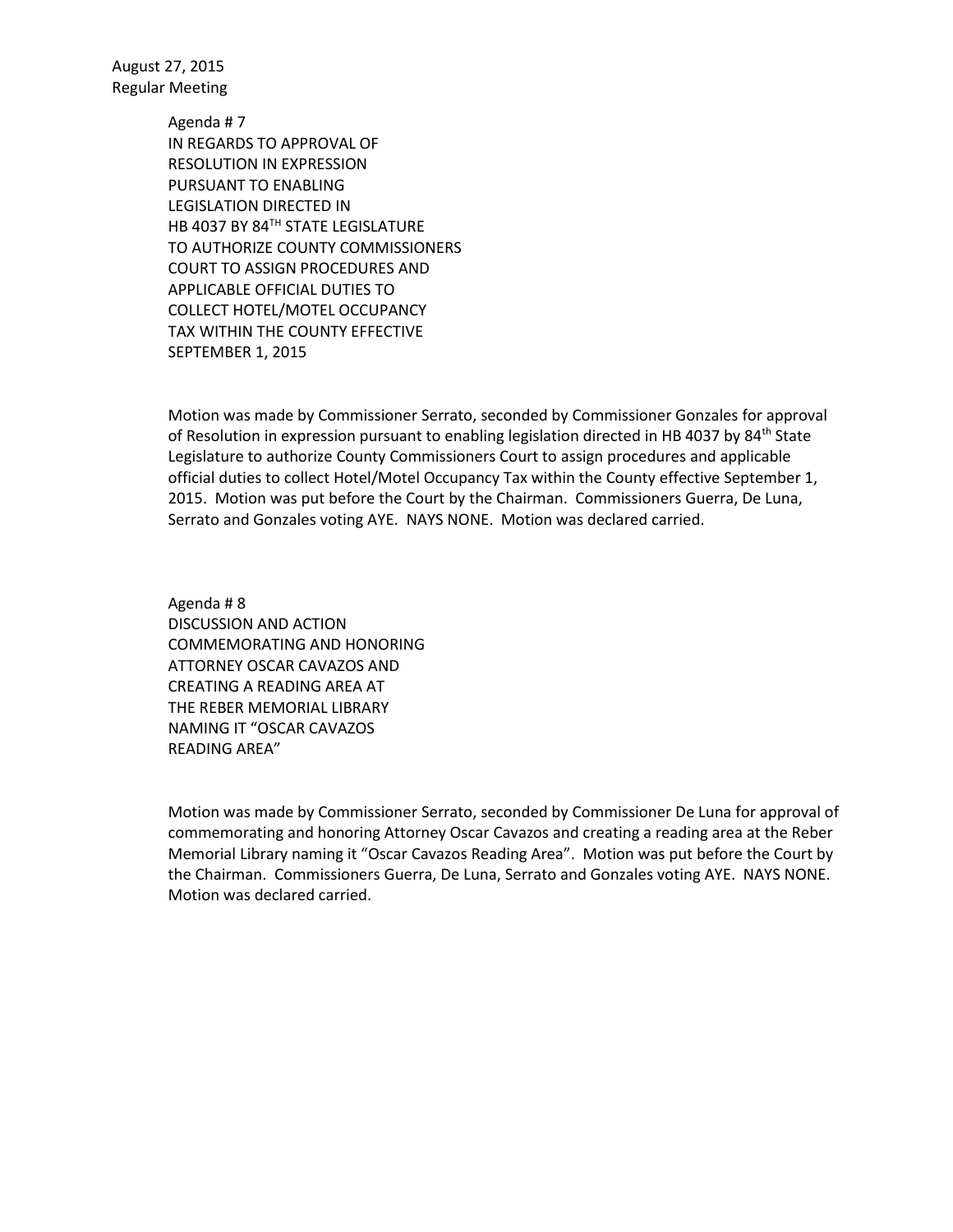> Agenda # 9 DISCUSSION AND AUTHORIZATION TO APPROVE INTERLOCAL COOPERATION AGREEMENT AND MEMO OF UNDERSTANDING FOR CAMERON COUNTY JUVENILE JUSTICE ALTERNATIVE EDUCATION PROGRAM 2015-2016

Motion was made by Commissioner Gonzales, seconded by Commissioner De Luna for approval of Interlocal Cooperation Agreement and Memo of Understanding for Cameron County Juvenile Justice Alternative Education Program 2015-2016. Motion was put before the Court by the Chairman. Commissioners Guerra, De Luna, Serrato and Gonzales voting AYE. NAYS NONE. Motion was declared carried.

Agenda # 10 DISCUSSION AND ACTION ON NEW ROAD NAME "LAS MAJADAS RANCH ROAD" EAST ON HWY 186

Motion was made by Commissioner De Luna, seconded by the Chairman for approval of new road name "Las Majadas Ranch Road" east on Hwy 186. Motion was put before the Court by the Chairman. Commissioners Guerra, De Luna, Serrato and Gonzales voting AYE. NAYS NONE. Motion was declared carried.

Agenda # 11 DISCUSSION AND ACTION TO RENEW VIDA CONTRACT FOR TRAINING AND SKILLS DEVELOPMENT FOR WILLACY COUNTY RESIDENTS REQUEST FOR FY 2015-2016 AT \$50,000.00

Motion was made by Commissioner Gonzales, seconded by Commissioner De Luna to table this item. Motion was put before the Court by the Chairman. Commissioners Guerra, De Luna, Serrato and Gonzales voting AYE. NAYS NONE. Motion was declared carried.

**Ida Martinez, County Auditor left the meeting, replaced by her assistant Rebeca Saenz.**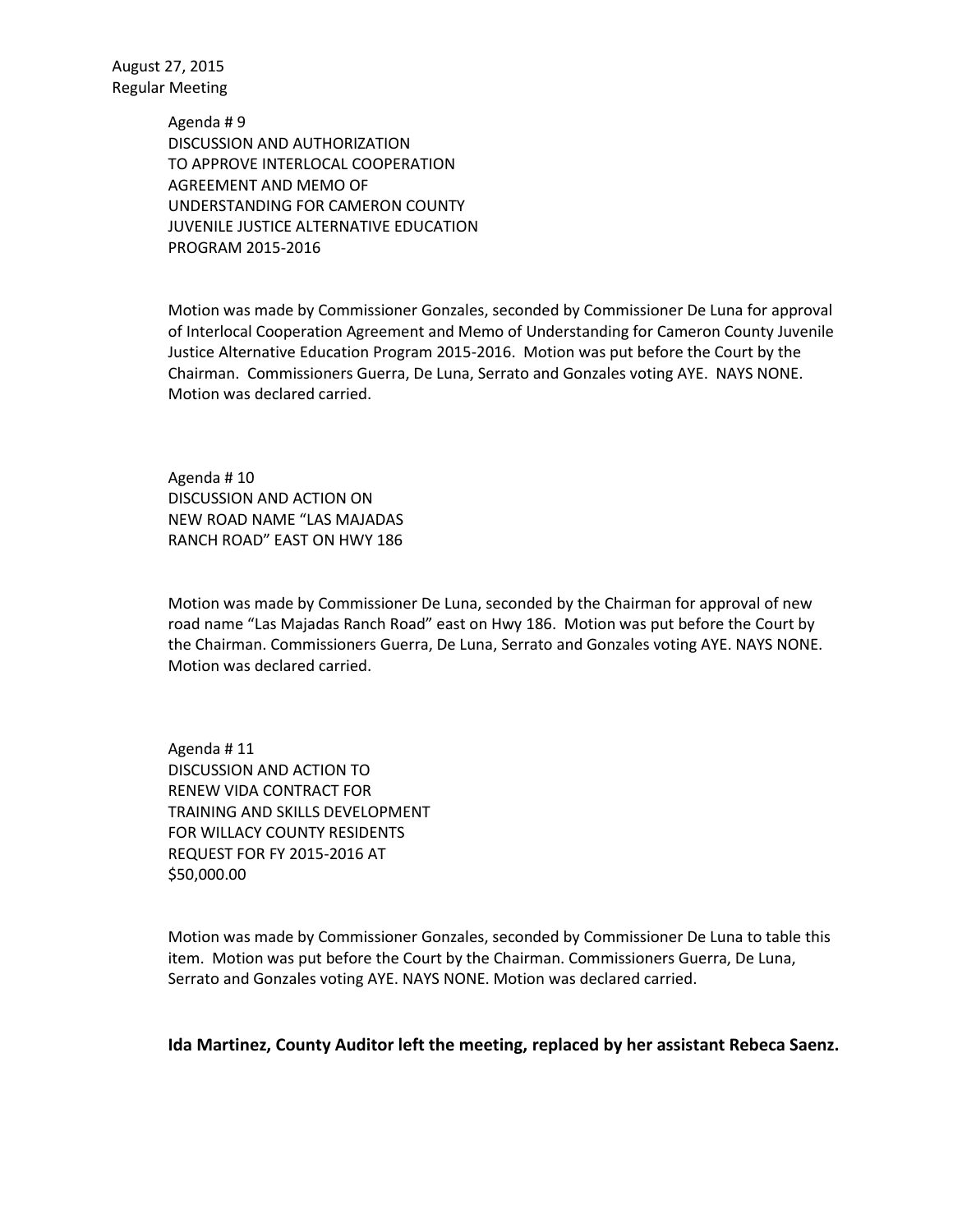> Agenda # 12 DISCUSSION AND ACTION ON MOU WITH THE CITY OF RAYMONDVILLE FOR U5DOJ-JAG

- A). REVISE 2014 MOU TO NEW REVISION FOR EQUIPMENT
- B). NEW 2015 MOU FOR EQUIPMENT

Motion was made by Commissioner Guerra, seconded by Commissioner Gonzales for approval of MOU with the City of Raymondville for U5DOJ-JAG to revise 2014 MOU to new revision for equipment and new 2015 MOU for equipment, contingent upon for review and approval of the signing by the District Attorney and County Judge. Motion was put before the Court by the Chairman. Commissioners Guerra, De Luna, Serrato and Gonzales voting AYE. NAYS NONE. Motion was declared carried.

Agenda # 13 DISCUSSION AND ACTION ON GLO 210204-SEBASTIAN WEST PROJECT TO APPROVE REVISED MOU WITH WILLACY COUNTY DRAINAGE DISTRICT FOR # 1, FOR DRAINAGE DITCH IMPROVEMENTS

Motion was made by Commissioner Gonzales, seconded by Commissioner Serrato for approval of GLO 210204-Sebastian West Project to approve revised MOU with Willacy County Drainage District for # 1, for drainage ditch improvements. Motion was put before the Court by the Chairman. Commissioners Guerra, De Luna, Serrato and Gonzales voting AYE. NAYS NONE. Motion was declared carried.

Agenda # 14 DISCUSSION, CONSIDERATION AND APPROVAL OF INTERLOCAL AGREEMENTS BETWEEN THE COUNTY OF WILLACY AND CITY OF RAYMONDVILLE, CITY OF LYFORD, AND CITY OF SAN PERLITA FOR ENVIRONMENTAL SERVICES

Motion was made by Commissioner Gonzales, seconded by Commissioner De Luna for approval of Interlocal Agreements between the County of Willacy, City of Raymondville, City of Lyford and City of San Perlita for Environmental Services, contingent upon for review and approval by the District Attorney. Motion was put before the Court by the Chairman. Commissioners Guerra, De Luna, Serrato and Gonzales voting AYE. NAYS NONE. Motion was declared carried.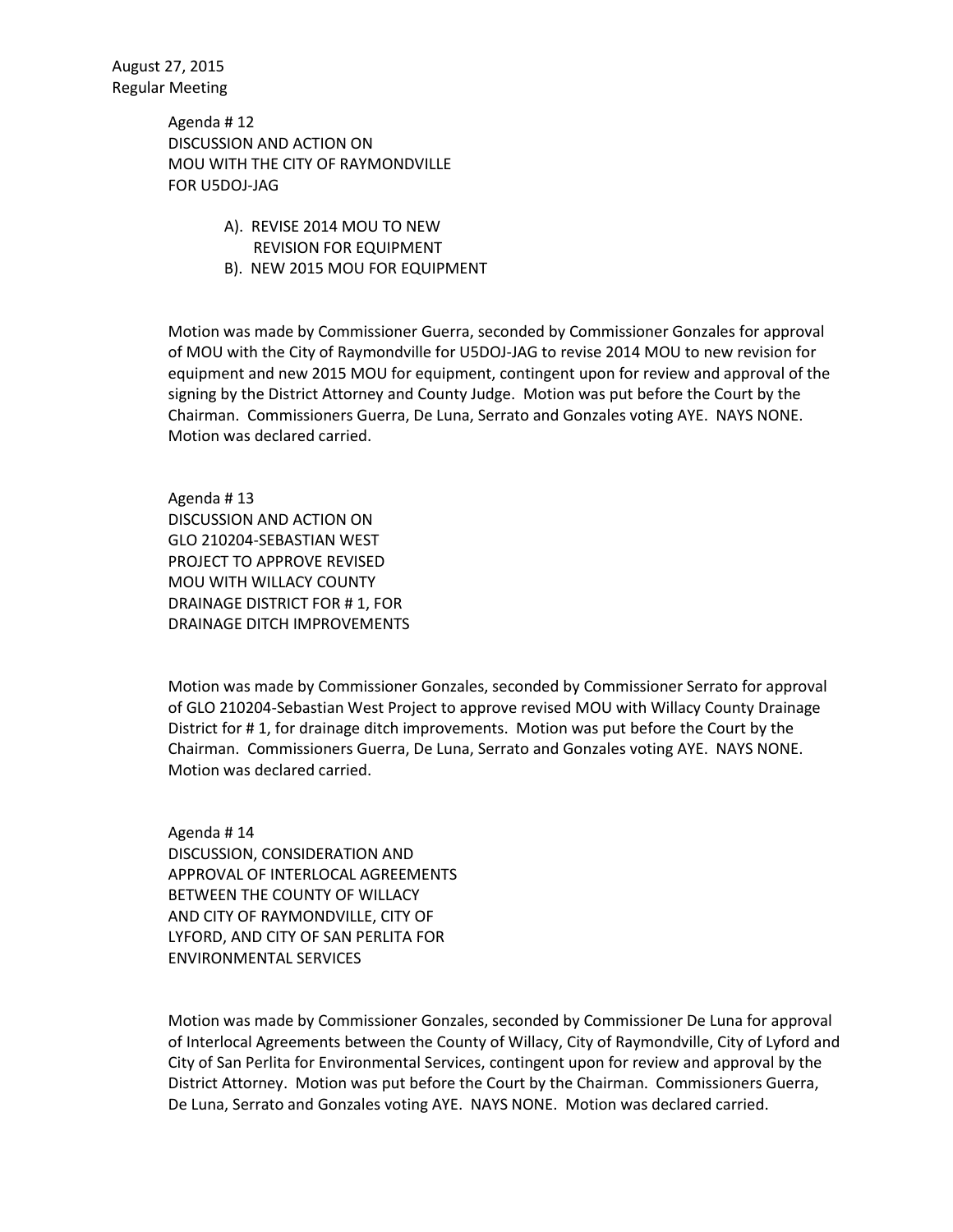> Agenda # 15 DISCUSSION, CONSIDERATION AND APPROVAL OF AMENDING COUNTY OF WILLACY HEALTH AND SAFETY CODE §366.031 ORDER (OSSF) AS RELATED TO ISSUING PERMITS ON TRACTS OF LAND EXCEEDING TEN (10) ACRES

Motion was made by Commissioner Gonzales, seconded by Commissioner De Luna for approval of amending County of Willacy Health and Safety Code §366.031 Order (OSSF) as related to issuing permits on tracts of land exceeding ten (10) acres. Motion was put before the Court by the Chairman. Commissioners Guerra, De Luna, Serrato and Gonzales voting AYE. NAYS NONE. Motion was declared carried.

## **For the record the CD stopped on item number 15.**

Agenda # 16 DISCUSSION, CONSIDERATION AND APPROVAL OF INTERLOCAL AGREEMENT AUTHORIZING WILLACY COUNTY TO PROVIDE BUILDING PERMITS AND CODE ENFORCEMENT SERVICES FOR THE CITY OF SAN PERLITA

Motion was made by Commissioner Gonzales, seconded by Commissioner Guerra for approval of Interlocal Agreement authorizing Willacy County to provide building permits and Code Enforcement Services for the City of San Perlita. Motion was put before the Court by the Chairman. Commissioners Guerra, De Luna, Serrato and Gonzales voting AYE. NAYS NONE. Motion was declared carried.

Agenda # 17 IN REGARDS TO APPROVAL OF MONTHLY REPORTS

As per the Chairman, pass on this item.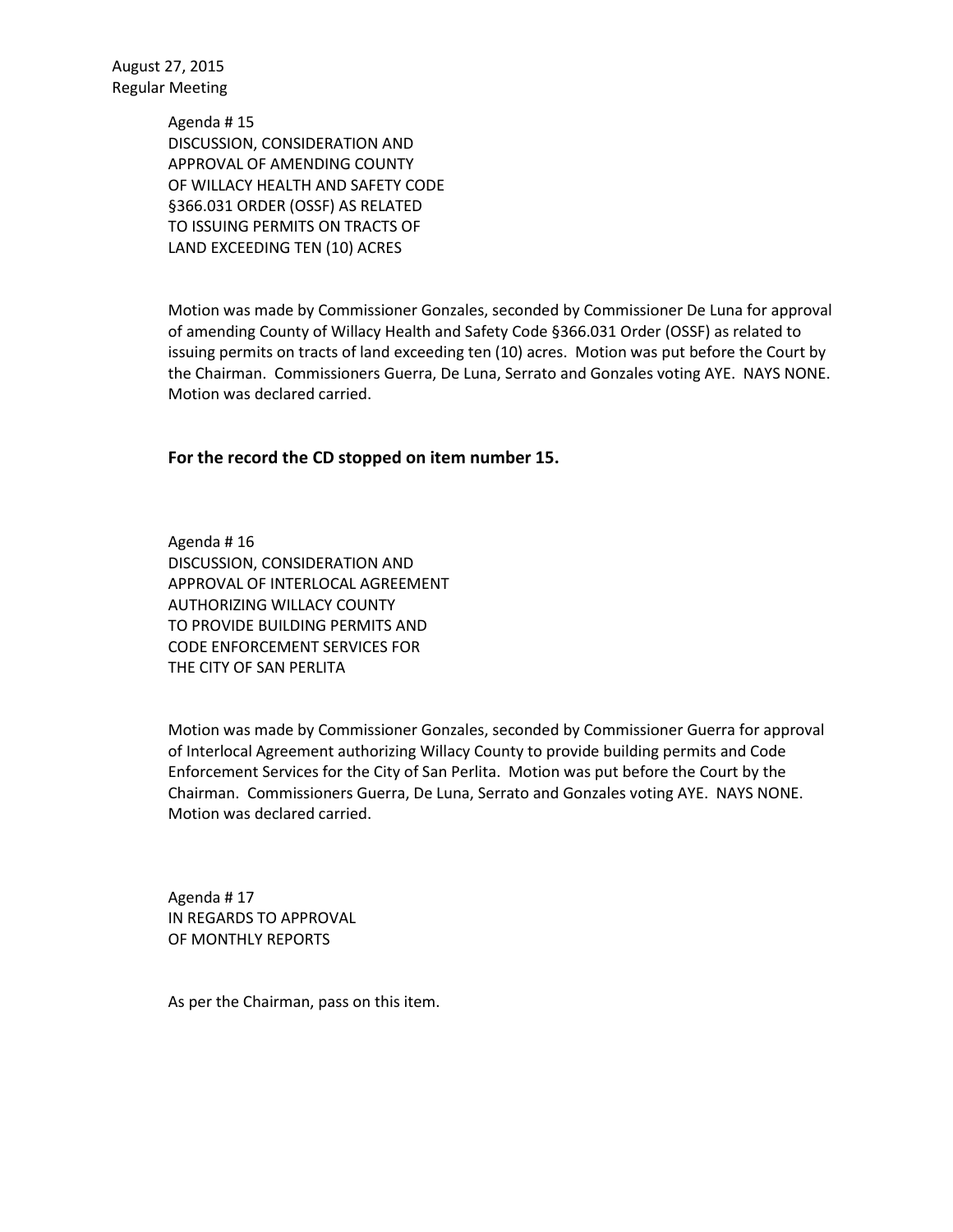Agenda # 18 IN REAGARDS TO APPROVAL OF TREASURER'S REPORT

As per the Chairman, pass on this item.

Agenda # 19 IN REGARDS TO APPROVAL OF TAX COLLECTOR'S REPORT

As per the Chairman, pass on this item.

Agenda # 20 IN REGARDS TO APPROVAL OF CLAIMS

Motion was made by Commissioner Gonzales, seconded by Commissioner Serrato for approval of Claims, as presented. Motion was put before the Court by the Chairman. Commissioners Guerra, De Luna, Serrato and Gonzales voting AYE. NAYS NONE. Motion was declared carried.

Agenda # 21 IN REGARDS TO APPROVAL OF BUDGET AMENDMENTS

As per the Chairman, pass on this item.

Agenda # 22 IN REGARDS TO APPROVAL OF TRAVEL REQUEST

Motion was made by Commissioner Serrato, seconded by Commissioner Gonzales that the following travel requests be approved:

1. Sheriff's Department, Joe Jimenez to Corpus Christi, Texas on October 19-22, 2015.

Motion was put before the Court by the Chairman. Commissioners Guerra, De Luna, Serrato and Gonzales voting AYE. NAYS NONE. Motion was declared carried.